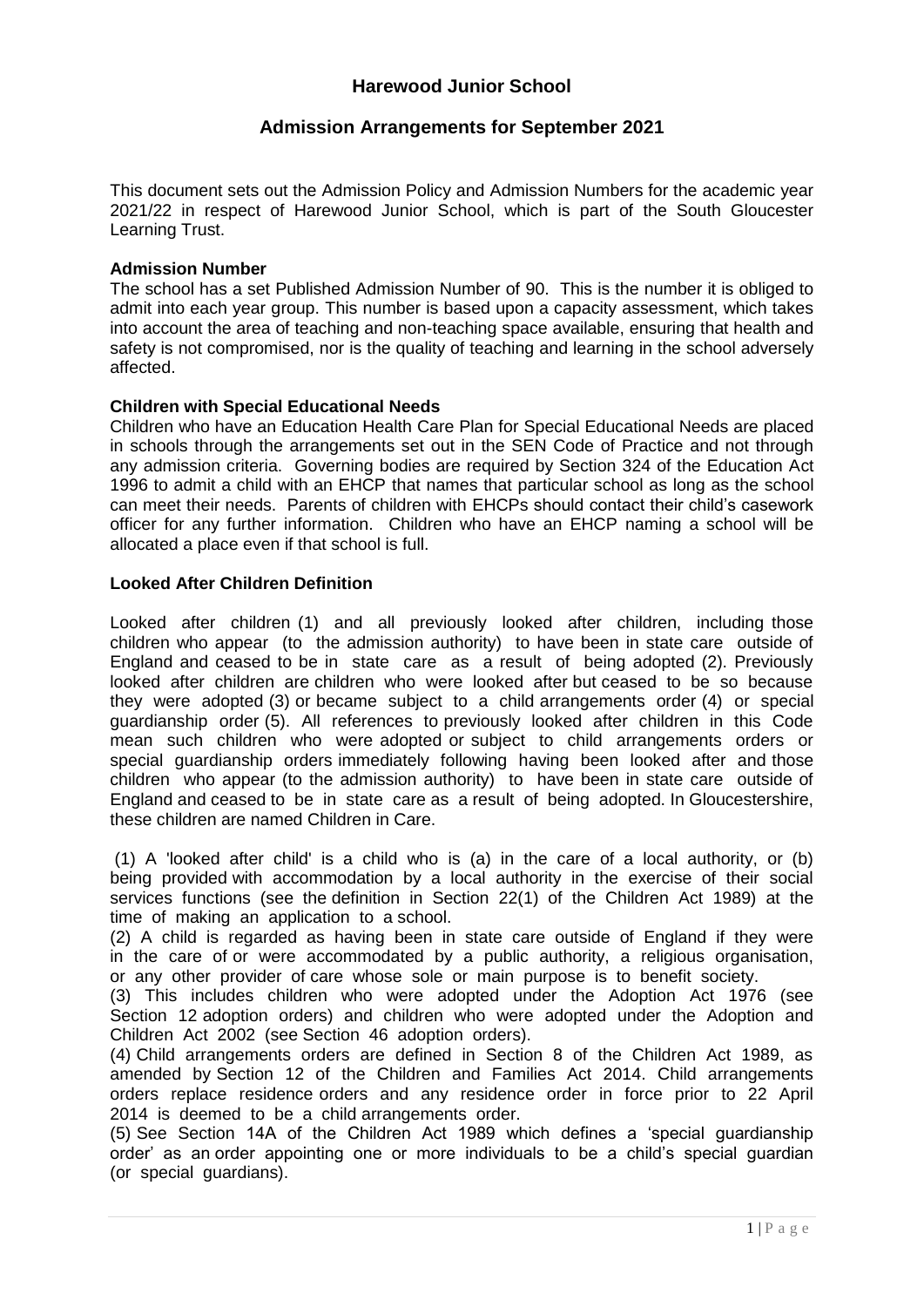# **Sibling Definition**

The admission criteria for Harewood Junior offers a higher priority for children with siblings who will still be attending the school when the applicant child is admitted. For this purpose, sibling refers to brother or sister, half brother or sister, adopted brother or sister, step brother or sister, or the child of the parent/carer's partner, and in every case, the child must be living in the same family unit at the same address, at the time of application.

#### **Twins and Children from Multiple Births**

Applications for twins and children from multiple births will be considered as individual applications. However, we acknowledge the difficulties for families if children cannot attend the same school, for example if one child can be offered a place but not the other and therefore will aim to accommodate both/all children at one school where there is capacity to do so.

#### **Medical Condition Definition**

The Governors may, at their discretion, give priority to children for whom only one particular school is appropriate due to an exceptional medical condition. Applications under this criterion will only be considered if they are supported by a written statement from the child's doctor. This must demonstrate that there is a very specific connection between the medical need and the facilities or resources at this school."

### **Children of UK Service Personnel or other Crown Servants**

We will act in accordance with the Local Authority's Fair Access Protocol - "Children of UK Service Personnel" which has been devised to ensure that all admission authorities in Gloucestershire comply with the requirements of the School Admission Code to ensure that their procedures or criteria do not disadvantage children who arrive in the area outside the normal admissions round and that the particular challenges for children of UK service personnel and other Crown Servants are minimized.

## **Normal Admission Round**

The term 'normal admissions round' refers to all applications for admission to the main year of entry of the school i.e. Year 3 for our School. Applications made during the normal admissions round will be made in advance of the academic year in which the child is due to start at the new school.

#### **In-Year Admissions**

For in-year applications only, the parent should apply directly to the school in the first instance.

#### **Oversubscription Criteria**

Where our School is oversubscribed (i.e. there are more applications than places available) initial applications will be made in accordance with our admission criteria. The admission criteria are defined on Page 4.

#### **Late Applications (Normal Admissions Round only)**

Where an application for a school place has been received 'late' i.e. after the relevant closing date for that round of allocations, the application will only be considered once children from all on-time applications have been allocated a school place, unless there are exceptional circumstances as agreed by the Senior Admissions and Transport Manager.

#### **Fair Access Protocols**

Gloucestershire County Council has protocols in place to ensure that access to education is secured quickly for children who do not have a school place and that schools have an equitable spread of vulnerable children or those who are hard to place. All schools in Gloucestershire, including the Community and Voluntary Controlled Schools, have signed up to the fair access protocols and should a vulnerable child within these Protocols require a place at the school, they will take precedent over any child on the waiting list. All Fair Access Protocols are highlighted within the Gloucestershire Coordinated Schemes for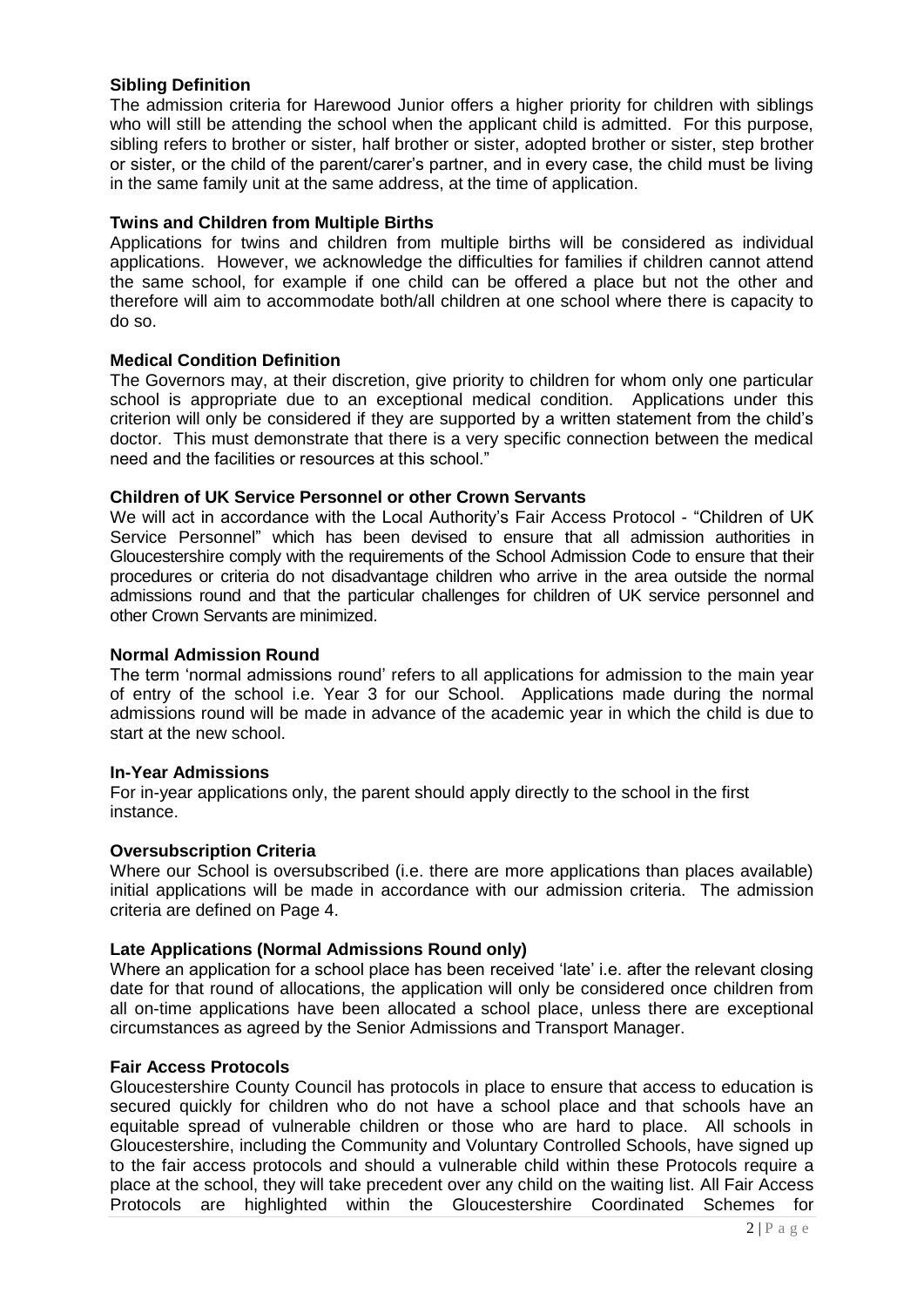Reception/Junior/Secondary and In Year Admissions. Full details of all of these protocols can be found at [www.gloucestershire.gov.uk/schooladmissions](http://www.gloucestershire.gov.uk/schooladmissions) following the link - Confirmed criteria and protocol.

# **Waiting Lists**

Where the school is oversubscribed during the normal admission round for entry to the school (i.e. where all children requesting a place at a particular school have not been allocated one), a waiting list will be held until the end of the December term.

Where an in-year application for a school place is unsuccessful, the child's name will be kept on a waiting list for one term only (based on a six term year) and will remain on the list up to the day before the start of the next term only.

Parents who wish their child to be considered for a place in any subsequent terms should contact the School at the beginning of each new term to request that their child remains on the waiting list.

All waiting lists will be prioritised according to the school's oversubscription criteria, regardless of the date the application was made, and should any places become available at the school they will be offered to the child at the top of the waiting list.

### **Appeals**

Where an application for a place in the School is unsuccessful you will have the legal right to appeal. If your application for a school place is unsuccessful, you will be advised of the appeal process with the outcome of the application.

The School Admissions Appeals Code requires normal admission round appeals to be heard within the following timescales:

- Primary Schools: within 40 school days of the appeal being lodged, or before the end of the summer term
- In-year appeals should be heard within 30 school days of the appeal being lodged.

Requests for appeals, for either admission at the main entry point (September for Y3) or for in-year admission should be made to the Clerk to the Governors at the school address after Stage 2 of the admissions process detailed in the co-ordinated scheme for Gloucestershire. The appeal will be heard by an independent appeal panel for the Local Authority.

The results of all appeals must be forwarded to the Council by parents and the schools, as this may affect the availability of places for other applicants.

# **Transport**

No transport is provided by the school. Some children will be entitled to transport to their school provided by the Local Authority and parents should refer to the "School Transport for children aged 4-16" booklet.